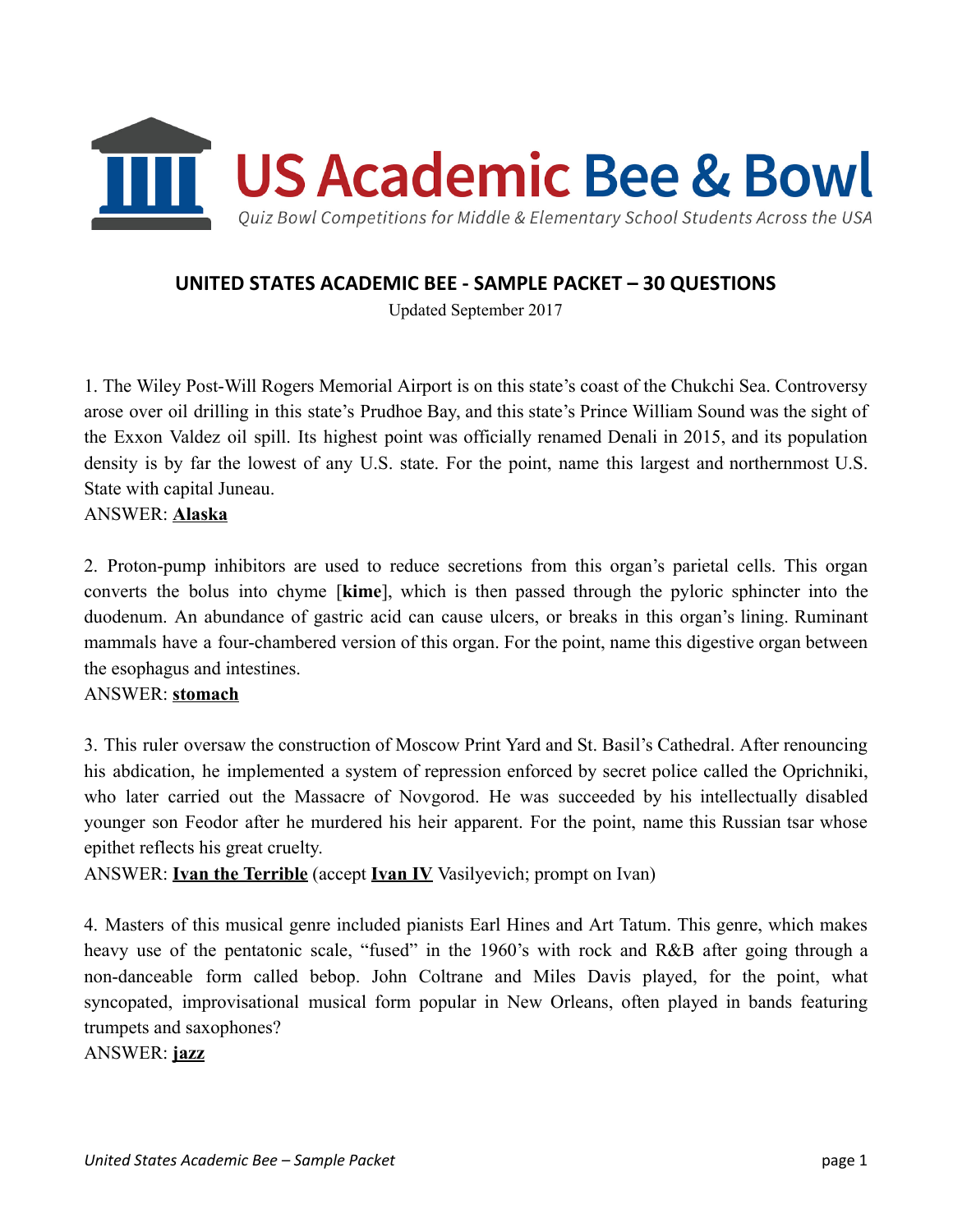5. At age 86, after struggling with sunlight, this poet discarded his original poem for President-elect Kennedy and recited "The Gift Outright" instead. He described woods that are "lovely, dark and deep" in a poem that ends repeating "and miles to go before I sleep," and noted that, of two roads that "diverged in a yellow wood," he "took the one less traveled by." For the point, name this American poet of "Stopping By Woods on a Snowy Evening" and "The Road Not Taken."

# ANSWER: Robert Frost

6. This man answered Frederick II's question about arithmetic progressions between squares. He popularized the use of Arabic numerals in his Liber Abaci, which also described breeding rabbits to generate what is now considered a Lucas [loo-KAH] sequence. The golden ratio approximates the ratio between terms in a sequence named for this man. For the point, name this Italian mathematician whose namesake sequence begins 1, 1, 2, 3, 5.

## ANSWER: Leonardo Fibonacci

7. Joseph Freeman joined this religion's Melchizedek priesthood in 1978 as it first began admitting African-American men into its clergy. The founder of this religion translated its holy text from a set of golden plates whose location was revealed to him by the angel Moroni. That founder's assassination in Carthage, Illinois led to its members embarking on a migration led by Brigham Young. For the point, name this Christian denomination founded by Joseph Smith.

ANSWER: Mormonism [or the Church of Jesus Christ of Latter-Day Saints or LDS Church]

8. This concept is the difference in electric potential energy between two points. Current will naturally flow from higher values of this quantity to lower values. Current is proportional to this quantity under constant resistance according to Ohm's law. This electrical quantity is provided by batteries to create currents in electrical circuits. For the point, name this quantity, named for the Italian inventor of the chemical battery.

### ANSWER: voltage (or emf or electromotive force)

9. This artist painted two frogs below a picture of a courtesan inspired by Keisai Eisen. *The Red Vineyard* is believed to be the only painting this artist sold in his lifetime. This artist's living quarters with Paul Gaugain in Arles are depicted in *The Yellow House*, and this artist of *Self Portrait with Bandaged Ear* depicted a swirling sky outside his asylum room in his most famous work. For the point, name this Dutch artist who painted *Sunflowers* and *The Starry Night*. ANSWER: Vincent Van Gogh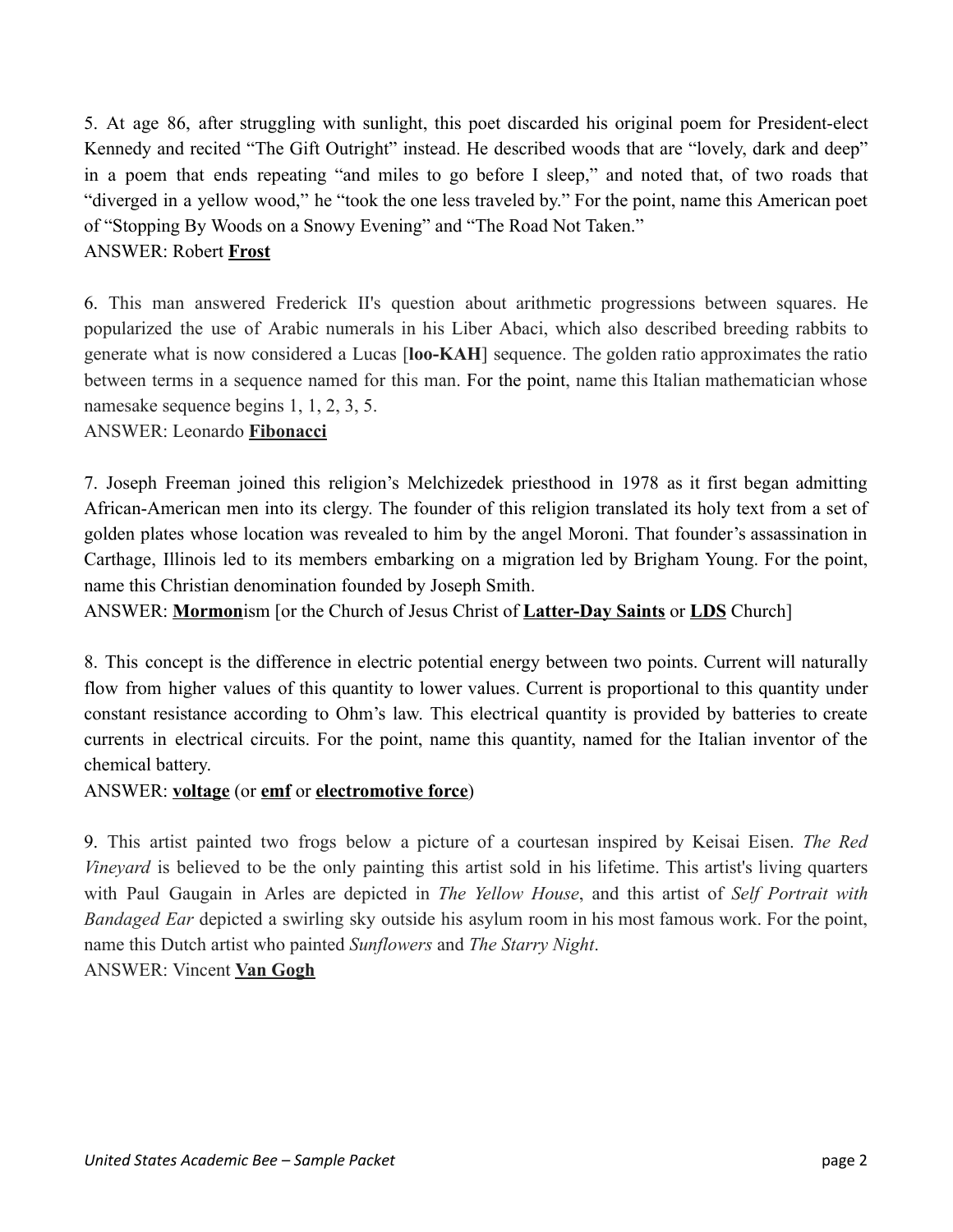10. In this novel, ice skating at Rockefeller Center with Sally Hayes goes badly for the main character, who had fought Stradlater over his poor treatment of Jane Gallagher. The protagonist of this novel visits New York City, wondering where the ducks go in the wintertime, after he is expelled from Pencey Prep. For the point, name this often-banned novel about phony-hating Holden Caulfield written by J.D. Salinger.

## ANSWER: *The Catcher in the Rye*

11. This case resulted from the Comité des Citoyens' [koh-mit-TAY duh sit-oh-YAHN] opposition to the Separate Car Act, and its result was defended in a 1952 memo by future Chief Justice William Rehnquist. The law in question in this case was equated to a "badge of servitude" in the lone dissent of John Marshall Harlan. For the point, name this 1896 Supreme Court case that upheld the "separate but equal" doctrine, allowing segregation until it was overturned by *Brown v. Board of Education*. ANSWER: Homer A. **Plessy v.** John H. **Ferguson** (accept in either order; prompt if one is given)

12. In August 2015, this country's richest man, Aliko Dangole, agreed on a \$4.3 billion deal to build new cement factories. Its April 2014 recalculation of its GDP highlighted its banking and other services in addition to its role as Africa's largest oil producer, allowing it to pass South Africa as Africa's largest economy. For the point, name this country which overtook South Africa for the largest economy in Africa with capital Abuja and largest city Lagos.

### ANSWER: Nigeria

13. In this book, the "red creeper" weed swarms the countryside. The antagonists of this work create "tripods" armed with Heat Rays and chemical weapons, but are defeated by their lack of immunity to Earth's bacteria. For the point, name this 1897 science fiction novel by H.G. Wells, adapted into a 1938 Orson Welles-narrated radio broadcast that legendarily caused a panic that Martians were invading Earth.

#### ANSWER: *The War of the Worlds*

14. This body's Peary crater is near enough to its north pole that the mountains on its edge lie in permanent sunlight. This tidally locked body features numerous basalt plains called *mare* [MAH-ray], and the leading theory of its formation is of a "giant impact" some 4 billion years ago. The Sea of Tranquility is located on the light side of, for the point, what only natural satellite of Earth visited by the Apollo space missions?

### ANSWER: Earth's **Moon** (or **Luna**)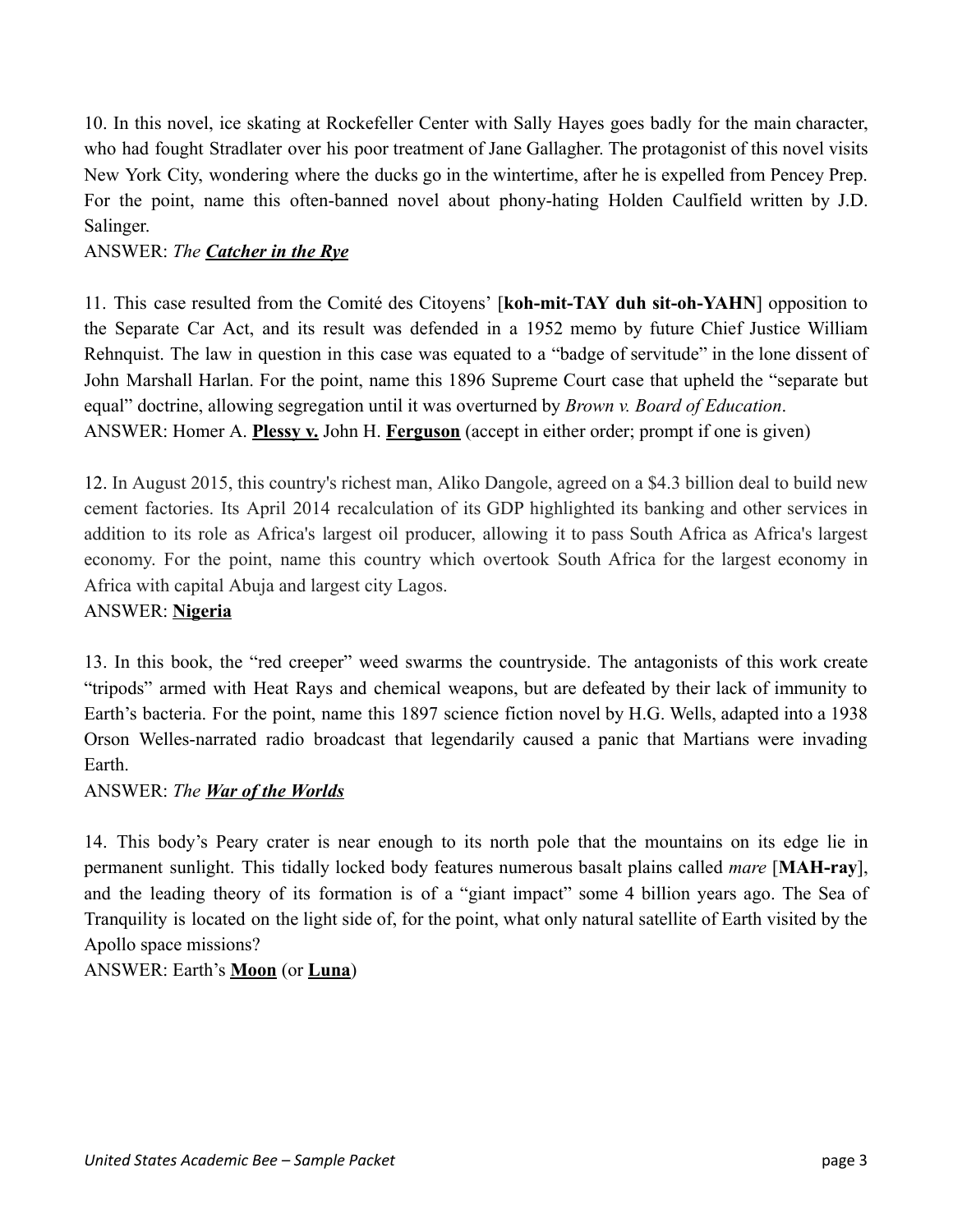15. In this novel, the wine-loving Grantaire awakens in time to support his friend Enjolras, who is about to be executed after the failed 1832 June Rebellion. Marius Pontmercy is rescued from the barricade by this novel's protagonist, who raises the ward Cosette while hiding in a convent from Javert [zha-VAIR]. For the point, name this long 1862 Victor Hugo historical novel about the redemption of the protagonist Jean Valjean [Zhahn val-ZHAHN] and the struggle of the wretched poor of Paris. ANSWER: Les Miserables

16. This term from government originally referred to men such as William Walker who organized privately-funded military expeditions in Latin America. Rand Paul has performed this action at least twice, opposing John Brennan's appointment as CIA director and the renewal of the Patriot Act. This procedure can't be done in the House of Representatives, but can be done in the Senate until cloture is called. Strom Thurmond's 24 hours and 18 minutes remains the record for, for the point, what parliamentary procedure in which a speaker delays a vote by speaking as long as possible? ANSWER: filibuster

17. In this war, swept-wing fighter jets like the F-86 Sabre dueled in MiG Alley. American forces broke out of the Chosin Reservoir in this war, where Matthew Ridgway replaced the man who ordered the Incheon landing, allowing one side to break out of the Pusan Perimeter. Douglas MacArthur led UN forces in, for the point, what 1950s war between countries led by Syngman Rhee and Kim Il-Sung on an East Asian peninsula?

### ANSWER: Korean War

18. A quadrilateral's opposite angles will add up to 180 degrees if and only if it can be inscribed in one of these shapes. These shapes have zero eccentricity, and can be considered ellipses with coinciding foci. For a given perimeter, this shape creates the maximum area. For the point, name this two-dimensional shape, defined by its center and radius, whose area is equal to its radius squared times pi. ANSWER: circle

19. Glenn Gould made two famous recordings of one work by this composer, which was made to cure the insomnia of Count Kaiserling. This composer allegedly walked over 200 miles to meet the organist Dietrich Buxtehude [DEE-trick BUX-tuh-hoo-duh]. Felix Mendelssohn revived interest in this composer's work by conducting the *St. Matthew Passion*. Horror movies often use the opening to his *Toccata and Fugue in D Minor*. For the point, name this Baroque composer of the *Goldberg Variations*, one of the three B's with Brahms and Beethoven. ANSWER: **J**ohann Sebastian **Bach** [prompt on "Bach"]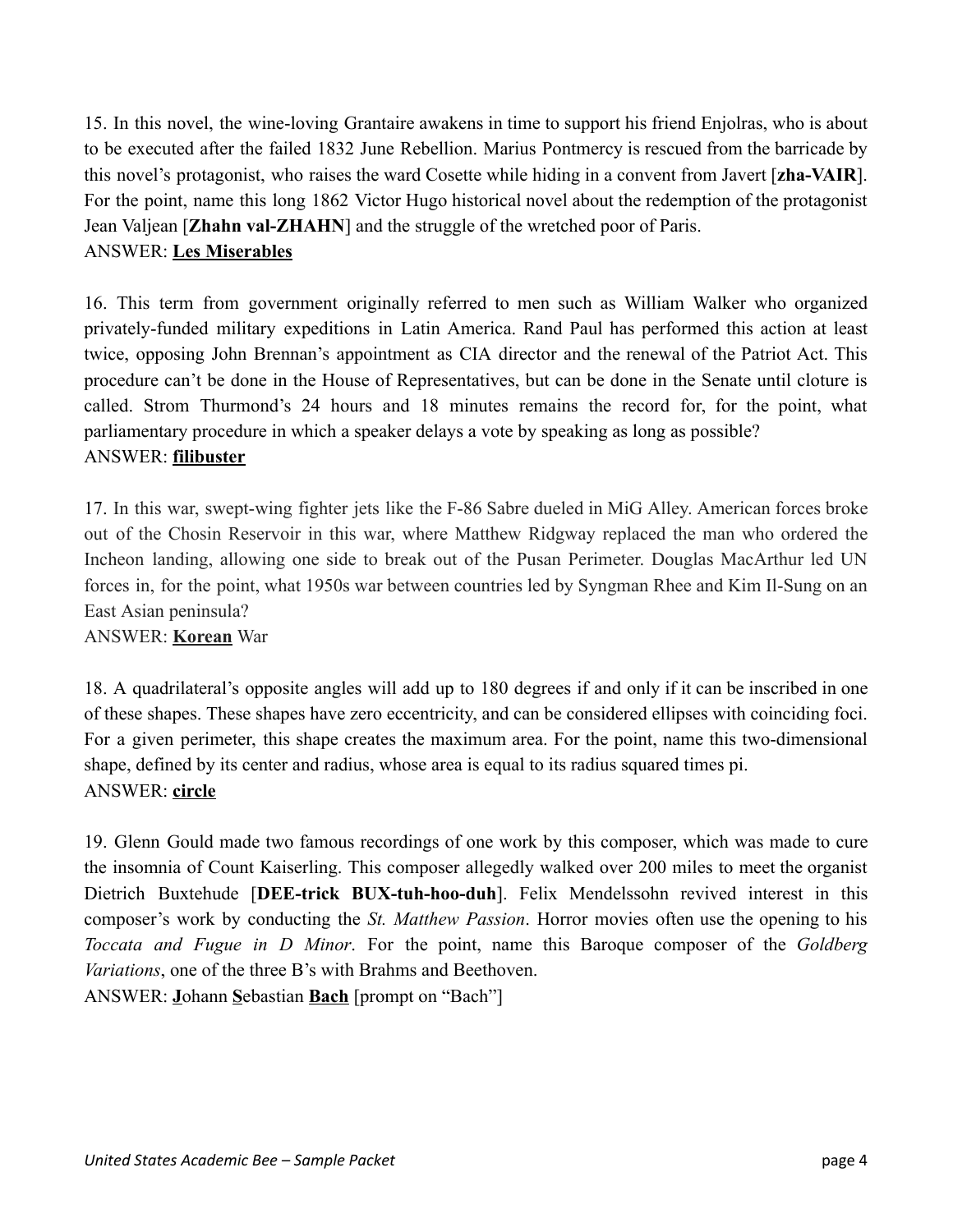20. This element most commonly occurs as a double-bonded diatomic element, though it can also form a highly-reactive triatomic allotrope called ozone. Combustion is the burning of a hydrocarbon in an environment of this element, which also forms rust by combining with iron. For the point, name this chemical element, the second most abundant gas in Earth's atmosphere behind nitrogen, whose chemical symbol is O.

## ANSWER: **oxygen**

21. In this city, the murder of Edmund Godfrey helped give credence to Titus Oates' invented claims. The king fled after attempting to arrest John Pym and four others in this city. Samuel Pepys' [PEEPS] diary records this city's last bubonic plague pandemic, as well as the 1666 Great Fire that devastated this city. Sir Christopher Wren rebuilt St. Paul's Cathedral in, for the point, what capital city of the United Kingdom?

#### ANSWER: London

22. In Act One, this character tells his friend "There are more things in heaven and Earth […] than are dreamt of in your philosophy." His first line is the biting aside "A little more than kin, and less than kind," a reference to his stepfather, King Claudius, who had killed this man's father by pouring poison in his ear. For the point, name this Shakespearean Prince of Denmark, whose most famous soliloquy begins "To be or not to be?"

### ANSWER: Hamlet

23. This country's port of Fortaleza was discovered by Spain's Vincente Pinzon, though the Treaty of Tordesillas [tor-duh-SEE-yus] prevented him from starting a colony there. The Parana River begins in this country and flows through the Itaipu Dam on this country's border with Paraguay. Its northwest is dominated by rainforest, and its north features the 200-mile wide mouth of the Amazon River. Sao Paulo and Rio de Janeiro are the largest cities in, for the point, what largest country in South America? ANSWER: Brazil

24. The deletion of part of one of these structures leads to cri du chat. These structures are described and counted in karyotyping, which can visually display the cause of Down's syndrome, an extra copy of the 21<sup>st</sup> of these in humans. These structures are copied and separated into two separate nuclei during mitosis. For the point, name these structures that contain the DNA of living organisms, of which humans have 23 pairs.

### ANSWER: chromosome